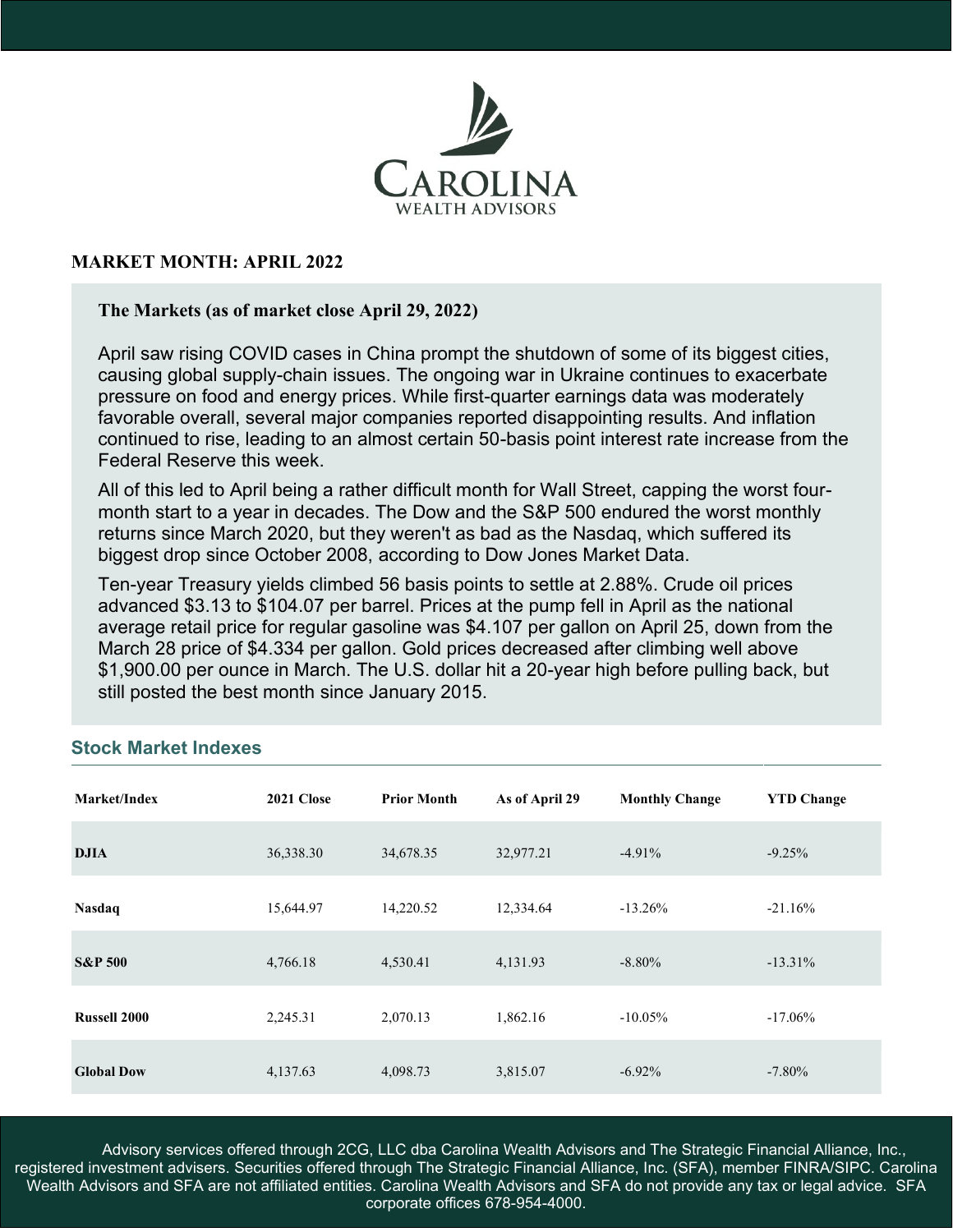

| Fed. Funds target rate    | $0.00\% - 0.25\%$ | $0.25\% - 0.50\%$ | $0.25\% - 0.50\%$ | 0 <sub>bps</sub> | 25 bps  |
|---------------------------|-------------------|-------------------|-------------------|------------------|---------|
| <b>10-year Treasuries</b> | $1.51\%$          | 2.32%             | 2.88%             | 56 bps           | 137 bps |
| <b>US Dollar-DXY</b>      | 95.64             | 98.35             | 103.17            | 4.90%            | 7.87%   |
| $Crude Oil-CL=F$          | \$75.44           | \$100.94          | \$104.07          | $3.10\%$         | 37.95%  |
| $Gold-GC=F$               | \$1,830.30        | \$1,941.50        | \$1,897.90        | $-2.25%$         | 3.69%   |

Chart reflects price changes, not total return. Because it does not include dividends or splits, it should not be used to benchmark the performance of specific investments.

# **Latest Economic Reports**

- **Employment:** Employment rose by 431,000 in March after 750,000 new jobs were added in February. Notable job gains occurred in leisure and hospitality, professional and business services, retail trade, and manufacturing. The unemployment rate inched down by 0.2 percentage point to 3.6%. The number of unemployed persons decreased 318,000 in March to 6.0 million. These measures are little different from their pre-pandemic values in February 2020 (3.5% and 5.7 million, respectively). Among the unemployed, the number of workers who permanently lost their jobs declined by 191,000 to 1.4 million in March. Also in March, the number of persons who were unable to work because their employer closed or lost business due to the pandemic fell to 2.5 million — down from 4.2 million in the previous month. The labor-force participation rate increased 0.1 percentage point to 62.4% in March. The employment-population ratio increased by 0.2 percentage point to 60.1%. In March, average hourly earnings rose by \$0.13 to \$31.73. Over the last 12 months, average hourly earnings rose by 5.6%. The average work week fell by 0.1 hour to 34.6 hours in March.
- There were 180,000 initial claims for unemployment insurance for the week ended April 23. Over the first four months of 2022, initial weekly claims and total claims for unemployment insurance benefits steadily decreased. As of April 16, there were 1,408,000 total claims for unemployment benefits. This is the lowest level for insured unemployment since February 7, 1970, when it was 1,397,000. A year ago, there were 3,776,000 total claims for unemployment insurance benefits.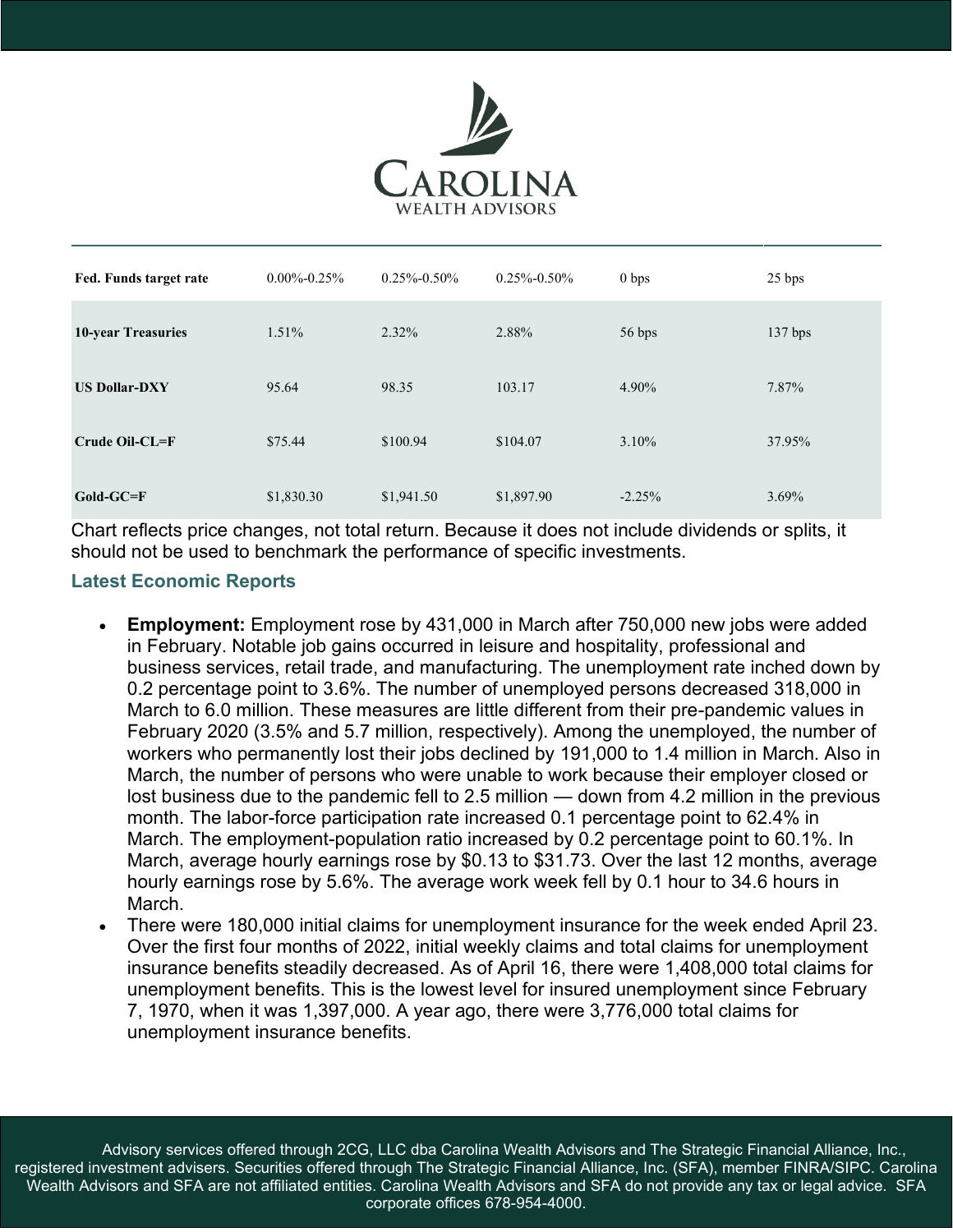

- **FOMC/interest rates:** The Federal Open Market Committee did not meet in April. However, with inflation sitting above 6.0% for the sixth consecutive month and continuously increasing since December 2020, pressure will be on the Federal Reserve to increase interest rates by at least 50 basis points following its meeting in May. The FOMC increased the federal funds target rate range by 25 basis points to 0.25%-0.50% after its March meeting, the first such increase since December 2018.
- **GDP/budget:**Gross domestic product fell 1.4% in the first quarter of 2022 compared with a 6.9% advance in the fourth quarter of 2021. While data for this advance estimate of GDP is based on incomplete information, the decrease in GDP primarily reflected decreases in private inventory investment, exports, federal government spending, and state and local government spending, while imports, which are a subtraction in the calculation of GDP, increased. Consumer spending, as measured by personal consumption expenditures, was 2.7% in the first quarter (2.5% in the previous quarter). Spending on goods rose 4.1%, while spending on services climbed 4.3%. The PCE price index, a measure of inflation, increased 7.0% in the first quarter after advancing 6.4% in the fourth quarter. Gross private domestic investment, which includes nonresidential and residential fixed investment, vaulted 2.3% in the first quarter after gaining 36.7% in the previous quarter. Nonresidential (business) fixed investment increased 9.2% (2.9% in the fourth quarter), while residential fixed investment increased 2.1% (2.2% in the fourth quarter). Net exports declined 5.9% in the first quarter, with goods exports dropping 9.6% while services rose 3.8%. Imports climbed 17.7% following a 17.9% rise in the fourth quarter.
- The Treasury budget deficit came in at \$192.7 billion in March, 12.4% less than the February deficit of \$216.6 billion and 71.0% under the March 2021 deficit of \$659.6 billion. Through the first six months of fiscal year 2022, the deficit sits at \$668.3 billion, 155.0% lower than the deficit over the same period in fiscal year 2021 (\$1.71 trillion). So far in this fiscal year, individual income tax receipts have risen 36.0% and corporate income tax receipts have increased 22.0%. Compared to March 2021, government expenditures are down 45.0%, while receipts are up 18.0%.
- **Inflation/consumer spending:** According to the latest Personal Income and Outlays report for March, personal income and disposable personal income rose 0.5% after each increased 0.7% in February. Consumer spending increased 1.1% following a 0.6% jump in February. Consumer prices climbed 0.9% in March after advancing 0.5% the previous month. Consumer prices have risen 6.6% since March 2021. Year over year, energy prices vaulted 33.9%, while food prices increased 9.2%.
- The Consumer Price Index increased 1.2% in March after climbing 0.8% in the previous month. Increases in the indexes for gasoline, shelter, and food were the largest contributors to the CPI increase. The gasoline index rose 18.3% in March and accounted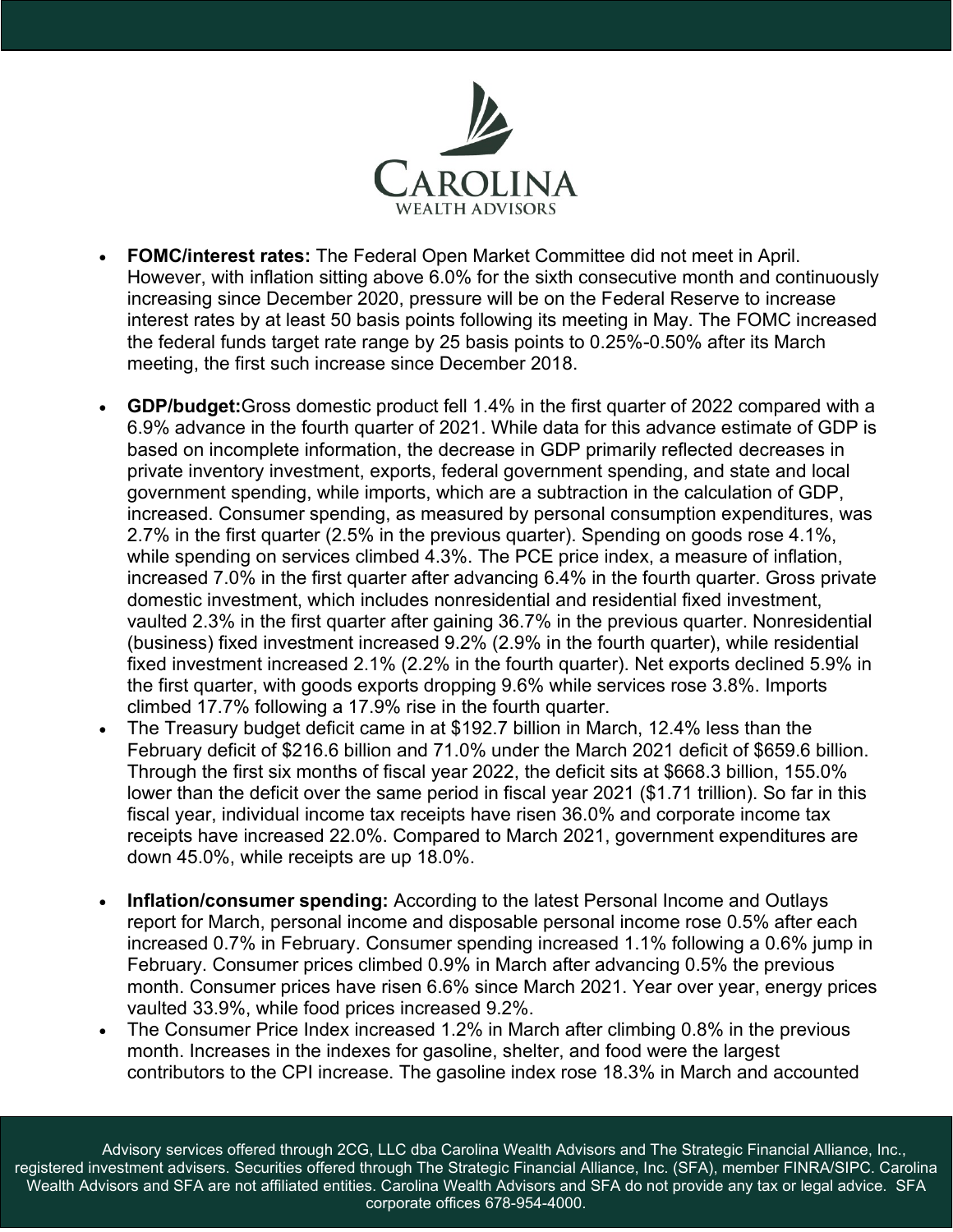

for over half of the overall March increase. Since March 2021, the CPI has risen 8.5% the largest increase since the 12-month period ended December 1981.

- Prices that producers receive for goods and services jumped 1.4% in March following a 0.9% increase in February. Producer prices have increased 11.2% since March 2021. Prices less foods, energy, and trade services increased 0.9% in March, the largest increase since rising 1.0% in January 2021. For the year, prices less foods, energy, and trade services moved up 7.0%. In March, prices for goods jumped 2.3%, while prices for services rose 0.9%. A major factor in the March increase in goods prices was a 5.7% increase in energy prices.
- **Housing:** Sales of existing homes declined for the second consecutive month, falling 2.7% in March after dropping 7.2% in February. Year over year, existing home sales were 4.5% under the March 2021 estimate. According to the latest survey from the National Association of Realtors®, home shoppers are feeling the effects of rising mortgage rates and higher inflation. The median existing-home price was \$375,300 in March, up from \$357,300 in February and 15.0% more than March 2021 (\$326,300). Unsold inventory of existing homes represents a 2.0-month supply at the current sales pace. Sales of existing single-family homes also fell in March, down 2.7% after dropping 7.0% in February. Since March 2021, sales of existing single-family homes have fallen 3.8%. The median existing single-family home price was \$382,000 in March, up from \$363,800 in February.
- Sales of new single-family homes fell 8.6% in March after decreasing 2.2% (revised) in February. The median sales price of new single-family houses sold in March was \$436,700 (\$421,600 in February). The March average sales price was \$523,900 (\$508,100 in February). The inventory of new single-family homes for sale in March represented a supply of 5.7 months at the current sales pace, up from February's 5.3-month supply. Sales of new single-family homes in March were 12.6% below the March 2021 estimate.
- **Manufacturing:** Industrial production increased 0.9% in March, the same increase as in February. All three major industry groups advanced in March. Manufacturing rose 0.9%, mining increased 1.7%, and utilities climbed 0.4%. Total industrial production in March was 5.5% higher than it was a year earlier. Since February 2021, manufacturing has risen 4.9%, mining has jumped 7.0%, while utilities increased 7.5%.
- March saw new orders for durable goods increase 0.8% following a 1.7% February decrease. Excluding transportation, new orders rose 1.1% in March. Excluding defense, new orders increased 1.2%. While the March advance was widespread, areas of particular note include computers and electronic products (2.6%), electrical equipment, appliances, and components (3.9%), and motor vehicles and parts (5.0%). New orders for nondefense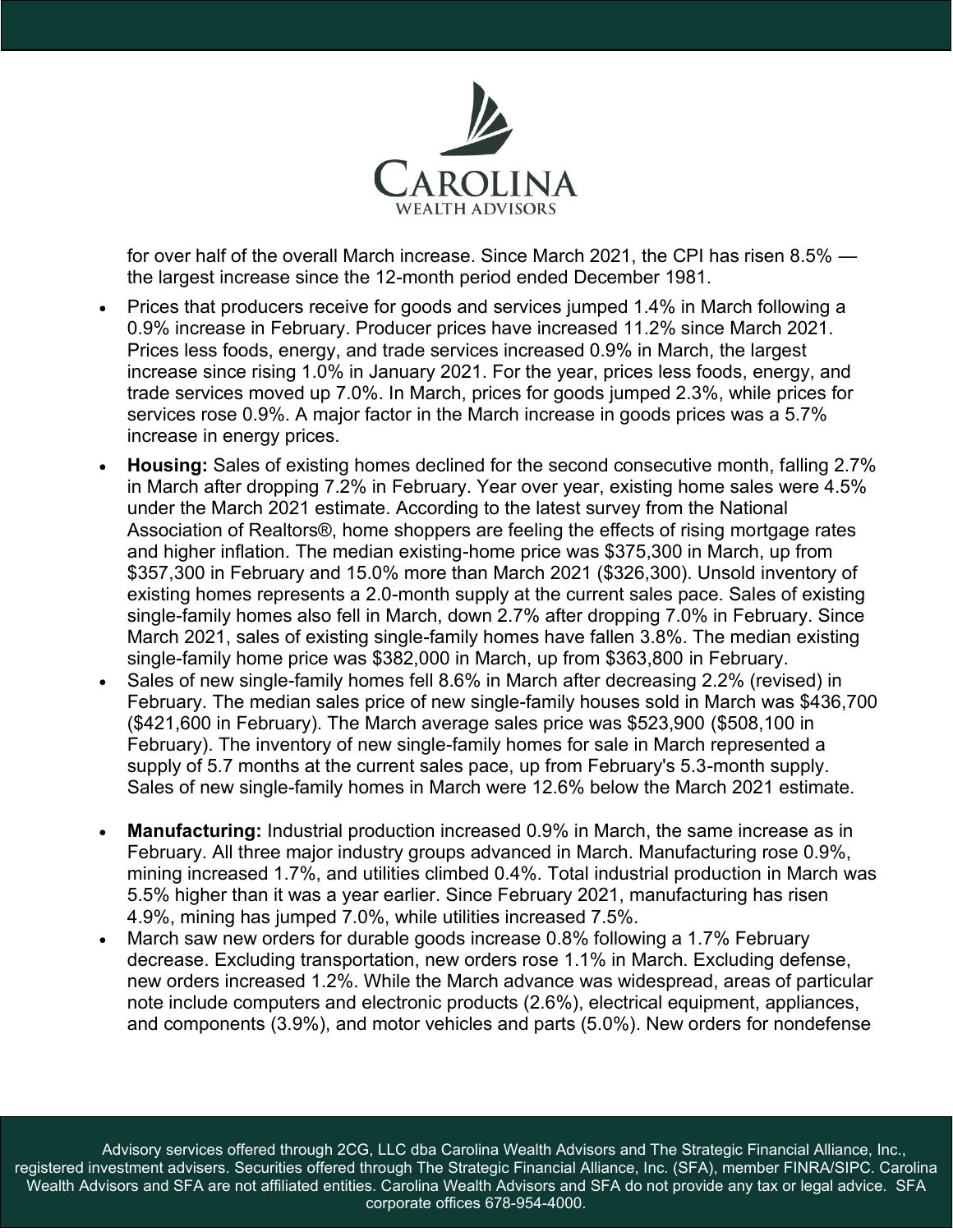

capital goods decreased 0.5% in March, while new orders for defense capital goods slid 5.6% lower. Since March 2021, new orders for durable goods have increased 12.6%.

- **Imports and exports:** Import prices rose 2.6% in March after advancing 1.6% in February, according to the U.S. Bureau of Labor Statistics. The March increase in import prices was the largest monthly rise since April 2011. Import prices have advanced 12.5% since March 2021. Higher fuel prices drove the increases in both months. Contributing to the March increase in import prices was a 14.6% jump in fuel prices after increasing 10.0% the previous month. Prices for nonfuel imports rose 1.2% in March. For the 12 months ended in March, prices for fuel have increased 66.7%. Prices for U.S. exports advanced 4.5% in March following a 3.0% rise the previous month. The March advance in export prices was the largest since January 1989. Higher prices for both agricultural and nonagricultural exports in March contributed to the overall increase in U.S. export prices. Export prices have risen 18.8% since March 2021 — the largest over-the-year increase since 12-month percent changes were first published in September 1984.
- The international trade in goods deficit was \$125.3 billion in March, up \$19.0 billion, or 17.8%, from February. Exports of goods were \$169.3 billion in March, \$11.4 billion more than in February. Imports of goods were \$294.6 billion, \$30.3 billion more than February imports. The 11.5% increase in imports was spread among most major categories, particularly industrial supplies (15.0%), consumer goods (13.6%), autos (12.0%), capital goods (7.6%), and food, feeds, and beverages (6.2%). While gains in exports were smaller (7.2%), they were also widespread, with notable increases in industrial supplies (12.3%), autos, (8.4%), consumer goods (3.1%), and capital goods (1.7%).
- The latest information on international trade in goods and services, released April 5, is for February and shows that the goods and services trade deficit decreased \$0.1 billion, or 0.1%, to \$89.2 billion. February exports were \$228.6 billion, 1.8% above the January estimate. February imports were \$317.8 billion, 1.3% more than January imports. Year over year, the goods and services deficit increased \$45.7 billion, or 34.5%, from the same period in 2021. Exports increased 17.6%. Imports increased 22.0%.
- **International markets:** The European Union saw a modest uptick in its first-quarter gross domestic product. However, the economy could be facing a significant slowdown as Russia's war with Ukraine has kept energy costs high and reduced household spending power. The World Bank forecasts that the Russia-Ukraine war could drive energy prices up by more than 50.0% from last year, and food prices are projected to rise nearly 23.0%. Also, citing the war's impact on energy and food prices, the International Monetary Fund last week offered sizable cuts in its forecasts for economic growth for 2022 and 2023. The IMF projects global growth will slow to 3.6% in 2022 (6.1% in 2021), with an additional 0.2 percentage point drop in 2023. A spike in COVID cases in China prompted Beijing to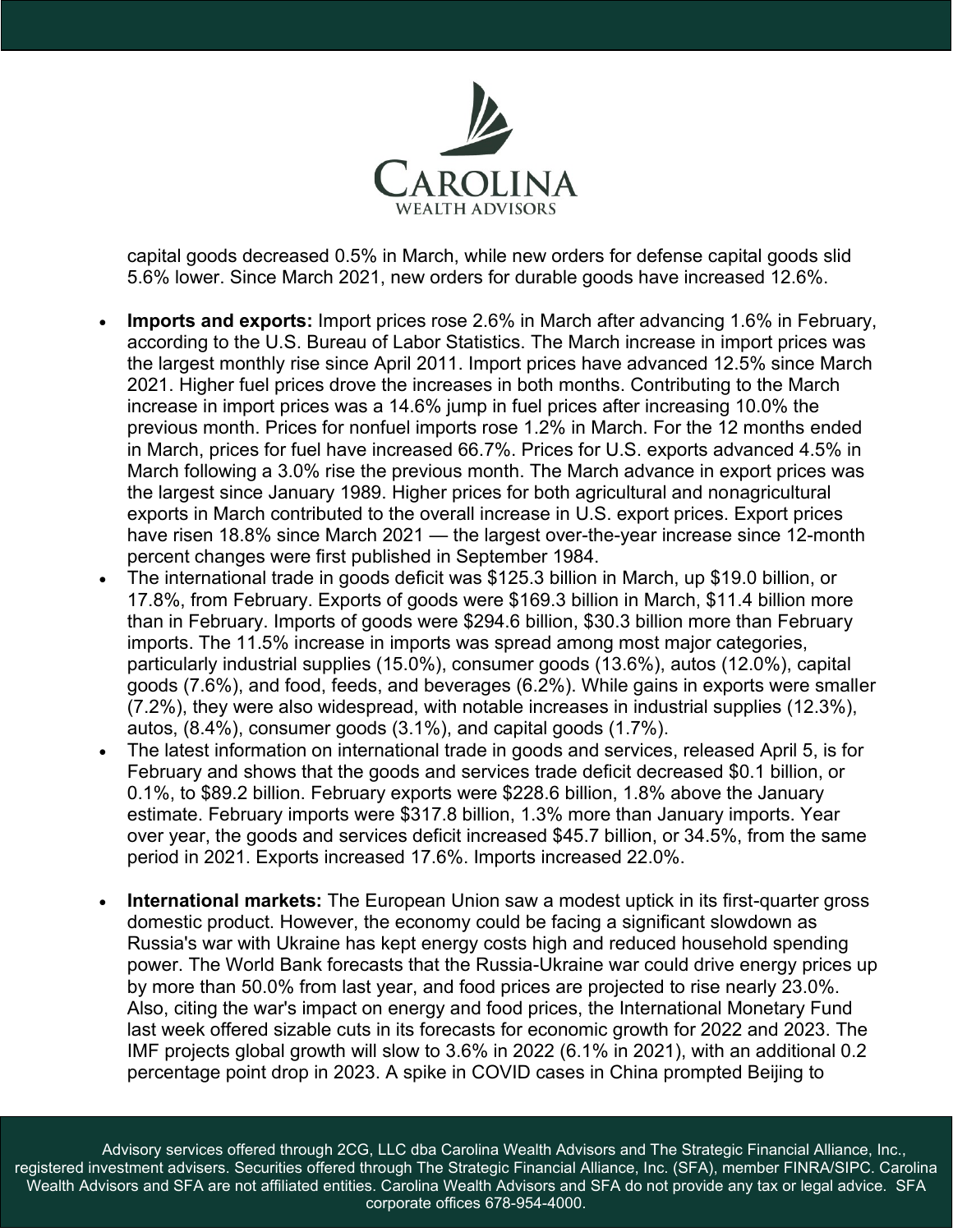

institute lockdowns, which impacted global economies still trying to recover from the pandemic. Overall, for the markets in April, the STOXX Europe 600 Index dipped 1.8%. The United Kingdom's FTSE was flat. Japan's Nikkei 225 Index declined 3.5%, while China's Shanghai Composite Index dropped 7.2%.

• **Consumer confidence:** The Conference Board Consumer Confidence Index® decreased slightly in April following an increase in March. The index stands at 107.3 in April, down from 107.6 in March. The Present Situation Index, based on consumers' assessment of current business and labor market conditions, decreased to 152.6 in April, down from 153.8 in March. The Expectations Index, based on consumers' short-term outlook for income, business, and labor market conditions, inched higher to 77.2 in April from 76.7 in March.

# **Eye on the Month Ahead**

The Federal Open Market Committee meets in May for the first time since March. It is expected that the Committee will follow its most recent 25-basis point rate increase with a rate hike of at least 50 basis points. Many analysts expect the economy and stock market to be impacted by the ongoing Russia-Ukraine conflict and the restrictive monetary policy adopted by the Federal Reserve as it attempts to slow rising inflation.

*Data sources: Economic: Based on data from U.S. Bureau of Labor Statistics (unemployment, inflation); U.S. Department of Commerce (GDP, corporate profits, retail sales, housing); S&P/Case-Shiller 20-City Composite Index (home prices); Institute for Supply Management (manufacturing/services). Performance: Based on data reported in WSJ Market Data Center (indexes); U.S. Treasury (Treasury yields); U.S. Energy Information* 

*Administration/Bloomberg.com Market Data (oil spot price, WTI, Cushing, OK); www.goldprice.org (spot gold/silver); Oanda/FX Street (currency exchange rates). News items are based on reports from multiple commonly available international news sources (i.e., wire services) and are independently verified when necessary with secondary sources such as government agencies, corporate press releases, or trade organizations. All information is based on sources deemed reliable, but no warranty or guarantee is made as to its accuracy or completeness. Neither the information nor any opinion expressed herein constitutes a solicitation for the purchase or sale of any securities, and should not be relied on as financial advice. Forecasts are based on current conditions, subject to change, and may not come to pass. U.S. Treasury securities are guaranteed by the federal government as to the timely payment of principal and interest. The principal value of Treasury securities and other bonds fluctuates with market conditions. Bonds are subject to inflation, interest-rate, and credit risks. As interest rates rise, bond prices typically fall. A bond sold or redeemed prior to maturity may be subject to loss. Past performance is no guarantee of future results. All investing involves risk, including the potential loss of principal, and there can be no guarantee that any investing strategy will be successful.*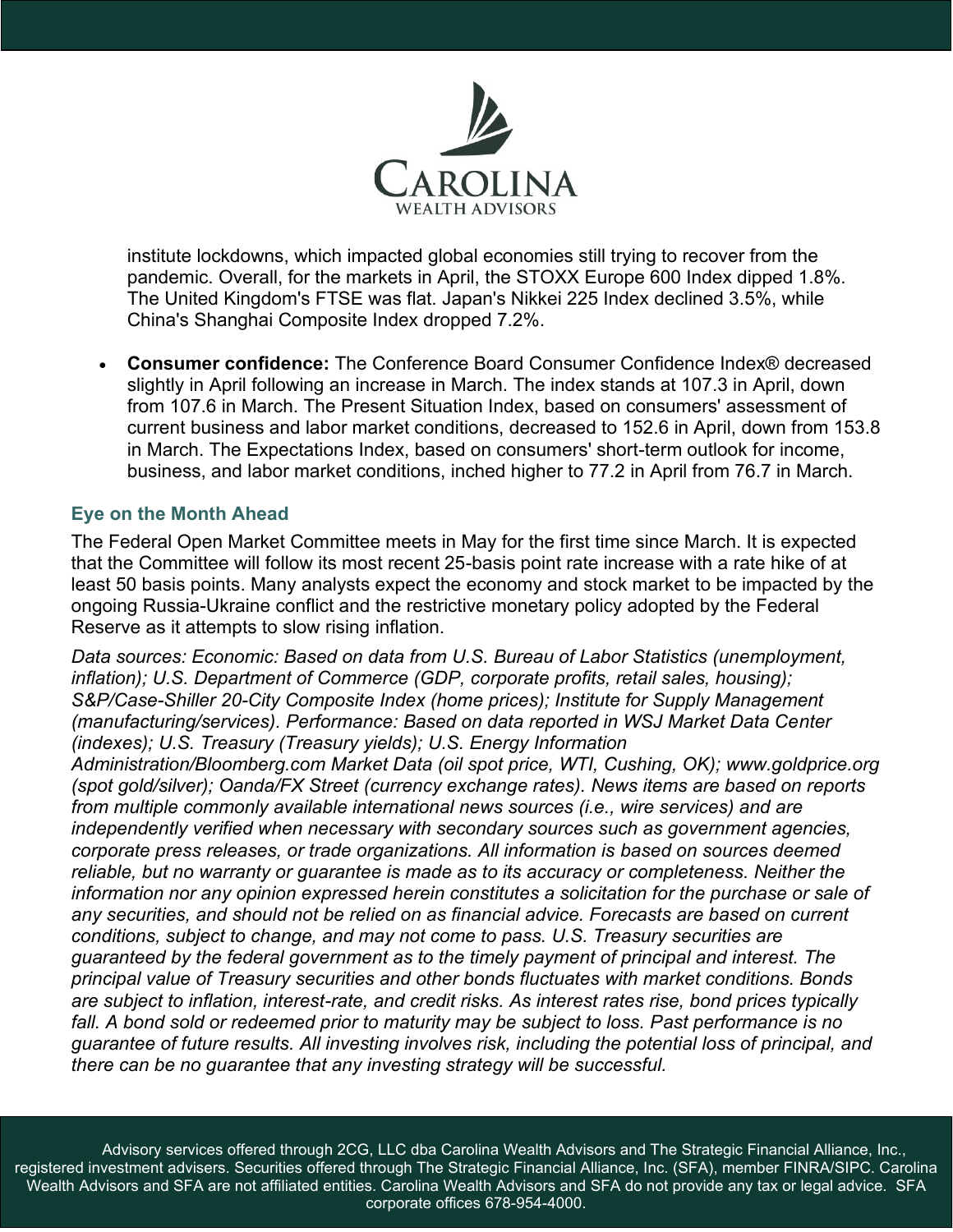

*The Dow Jones Industrial Average (DJIA) is a price-weighted index composed of 30 widely traded blue-chip U.S. common stocks. The S&P 500 is a market-cap weighted index composed of the common stocks of 500 largest, publicly traded companies in leading industries of the U.S. economy. The NASDAQ Composite Index is a market-value weighted index of all common stocks listed on the NASDAQ stock exchange. The Russell 2000 is a market-cap weighted index composed of 2,000 U.S. small-cap common stocks. The Global Dow is an equally weighted index of 150 widely traded blue-chip common stocks worldwide. The U.S. Dollar Index is a geometrically weighted index of the value of the U.S. dollar relative to six foreign currencies. Market indexes listed are unmanaged and are not available for direct investment.*

## IMPORTANT DISCLOSURES

Note: Advisory services offered through Carolina Wealth Advisors (CWA) and The Strategic Financial Alliance, Inc. (SFA), registered investment advisers. Securities offered through The Strategic Financial Alliance, Inc. (SFA), member FINRA/SIPC. Christopher St. John, M. Radcliff Lowery, and Christy Horlacher are registered representatives and investment adviser representatives of SFA, which is otherwise unaffiliated with CWA. CWA and SFA do not provide any tax or legal advice. SFA corporate offices 678-954- 4000.

Insurance Products guarantees are subject to the financial strength and claims-paying ability of the issuing company, and may be subject to restrictions, limitations or early withdrawal fees. Annuities are not FDIC insured.

Broadridge Investor Communication Solutions, Inc. does not provide investment, tax, or legal advice. The information presented here is not specific to any individual's personal circumstances.

To the extent that this material concerns tax matters, it is not intended or written to be used, and cannot be used, by a taxpayer for the purpose of avoiding penalties that may be imposed by law. Each taxpayer should seek independent advice from a tax professional based on his or her individual circumstances.

These materials are provided for general information and educational purposes based upon publicly available information from sources believed to be reliable—we cannot assure the accuracy or completeness of these materials. The information in these materials may change at any time and without notice.